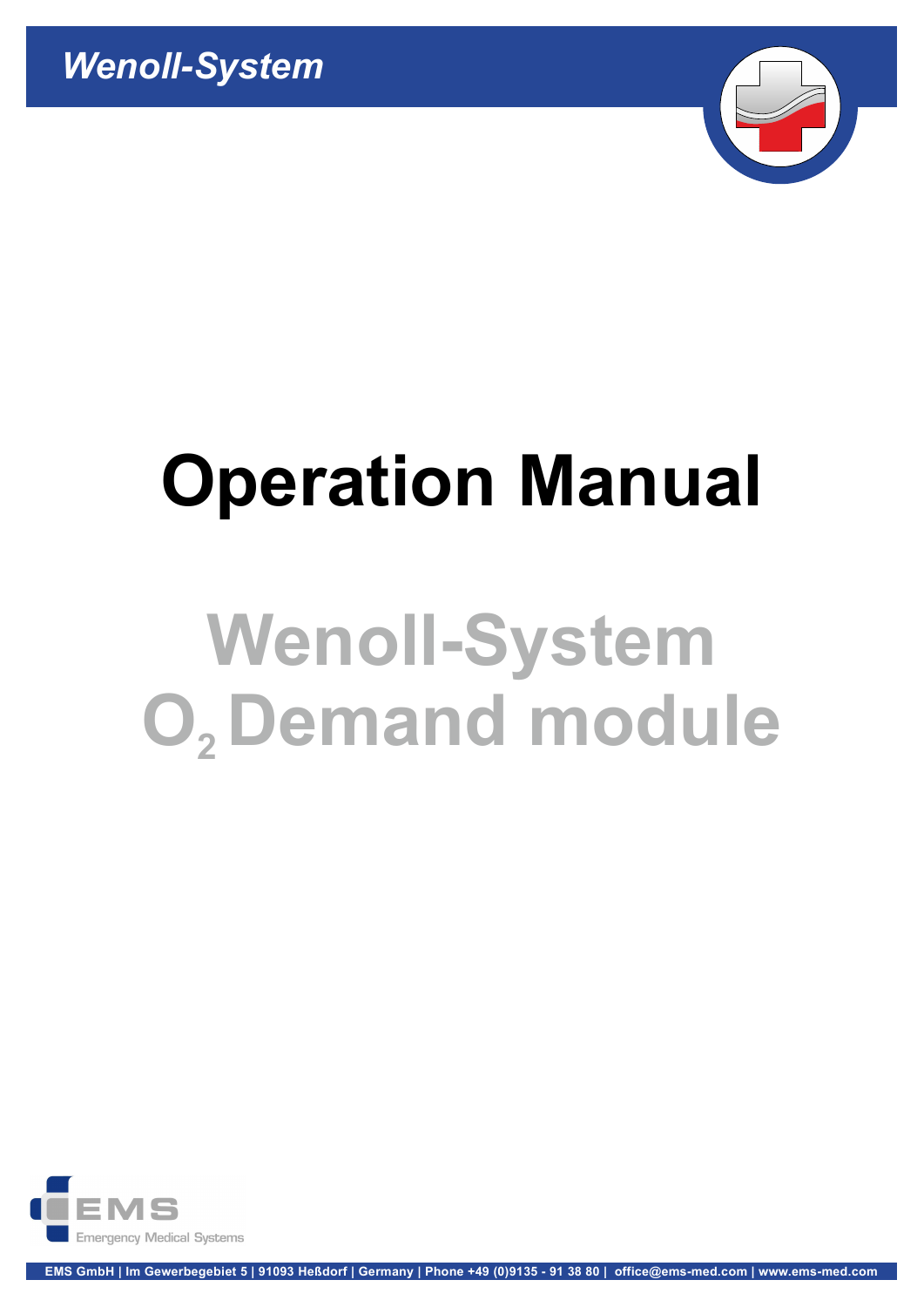# Inhaltsverzeichnis

| <b>Wenoll-System</b>      |                                                     |                         |
|---------------------------|-----------------------------------------------------|-------------------------|
| <b>Inhaltsverzeichnis</b> |                                                     |                         |
| А.                        | <b>Safety Instructions</b>                          | $\overline{\mathbf{3}}$ |
| <b>B.</b>                 | <b>Operation of the Wenoll Demand module</b>        | 4                       |
| C.                        | <b>Maintenance / Service Periods</b>                | 6                       |
| D.                        | <b>Contact Service, Manufacturer and Purchasing</b> | $\overline{7}$          |
|                           |                                                     |                         |
|                           |                                                     |                         |

# General Remarks

**General Remarks**<br>
This product was manufactured with maximum care. Incorrect storage, ha<br>
fallures or disturbance in operation. So exact knowledge and considera<br>
required.<br>
Please inform the manufacturer immediately if di This product was manufactured with maximum care. Incorrect storage, handling and application can cause failures or disturbance in operation. So exact knowledge and consideration of this operation manual is required.

Please inform the manufacturer immediately if disturbances should occure.

# Appendixes on Operation Manual

Following documents are components of this operation manual. Knowledge of all documents is required before using this product:

- Safety data sheet Oxygen
- 

# Range of Application

Specified normal operation of this Demand module is the normobar oxygen application at patients (or for personal use) at increased oxygen demand e.g. after a decompression accident, cardiovascular disease, symptoms of poisoning etc. **Appendixes on Operation Manual**<br>Following documents are components of this operation manual. Knowledge of all documents is required<br>before using this product:<br>• Safety data sheet Oxygen<br>• O<sub>r</sub> Package leaflet / Informatio

This product may only be used with medical oxygen under normobaric conditions.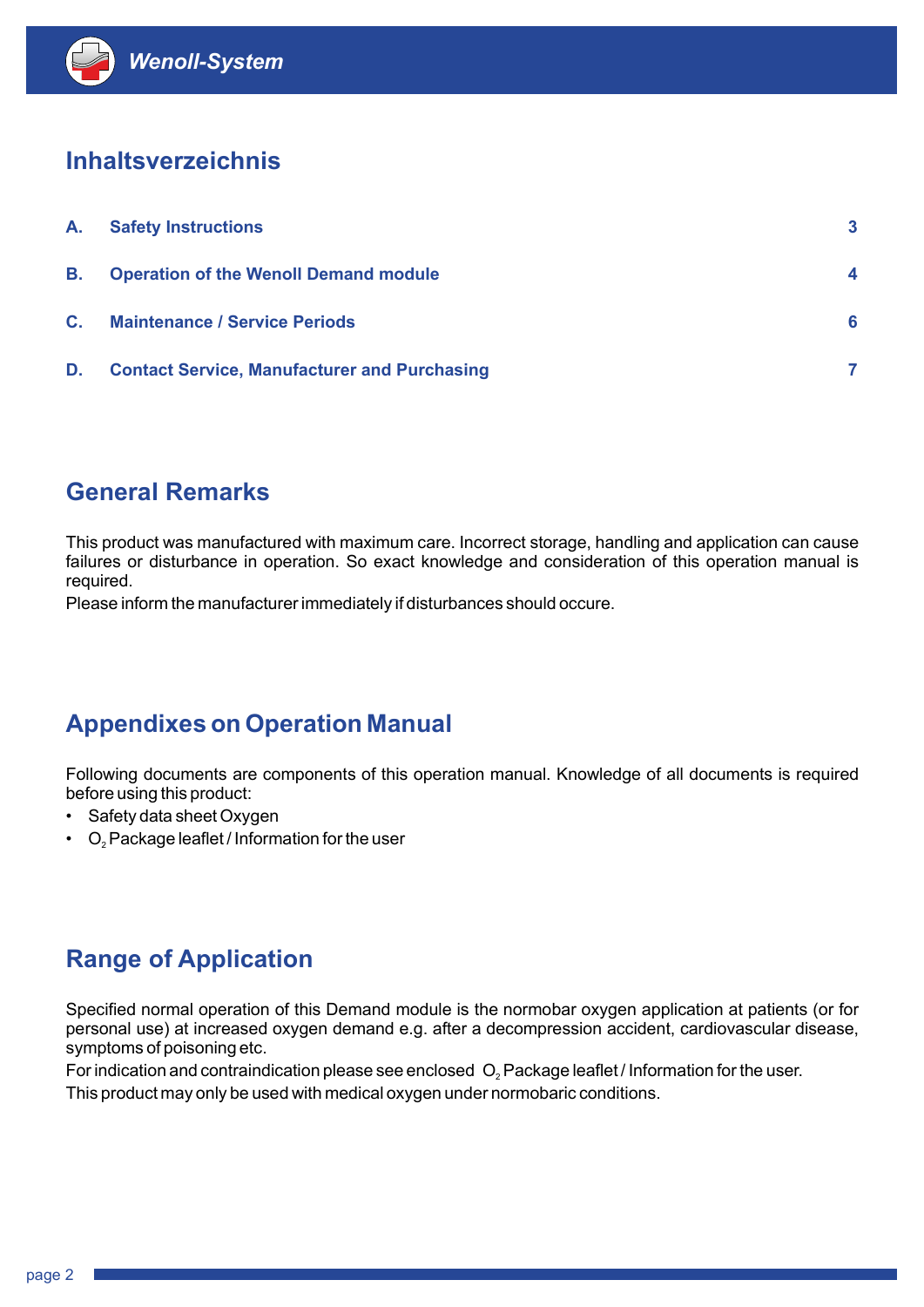# A. Safety Instructions

- If there are external damages do not use product or components and contact immediately the manufacturer
- Observe expiration date and service periods of all components they should not be used after expiration date! Please contact the manufacturer 4-8 weeks prior to expiration date
- Control pressure of cylinder and durability of components every 6 mounth. Pressure of cylinder has to be 200 bar ± 15 bar to assure the specified periods of treatment
- Attend to operation manual and all enclosed documentation before use
- Note Package leaflet / Information for the user
- Note Safety data sheet Oxygen
- Maintenace and service just by manufacturer or authorised distributors (e.g. filling of oxygen cylinder, retest, spare parts, etc.)
- Do not throw or bounce product and components protect them against slipping or falling down, store clean
- Use product just in combination with spare parts/components of manufacturer
- Never disconnect screw-, plug- or other connections
- Keep product und components free of other gas or fluid
- Store unaccessible for children
- Protect from high temperatures
- Store or use product and components not over +50°C oder less than -20°C
- Keep product and components free of grease and oil
- Smoking and open flames are strictly forbidden
- Pay attention to legal or other regulations concerning application of this product

Improper storage, improper use and any application beyond the described application purpose (normobar oxygen application at patients (or for personal use) at increased oxygen demand e.g. after a decompression accident, cardiovascular disease, symptoms of poisoning etc.) result in the expiry of warranty and other claims. • Use product just in combination with spare parts/components of manufacturer<br>
• Never disconnect screw-, plug- or other connections<br>
• Keep product und components free of other gas or fluid<br>
• Store or use product and c

for the user. Indication & Contraindication by trained personnel and according O<sub>2</sub> Package leaflet / Information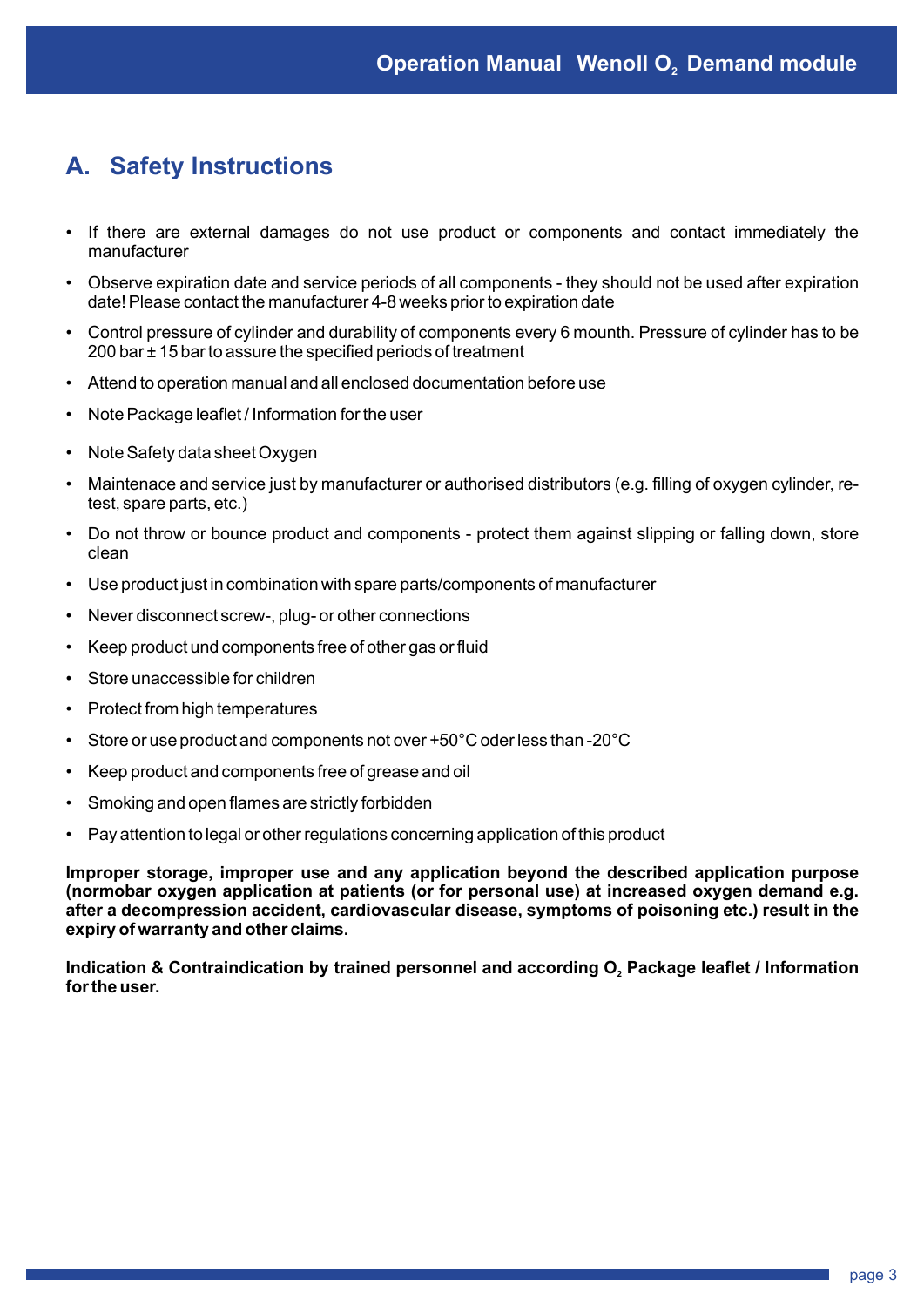

# B. Operation of the Wenoll Demand module

# B.1. Preliminary Note

concentration (with a 2 litre cylinder filled with 200 bar, depending on breathing pattern). Use of the Wenoll Demand module allows a treatment duration of up to 40 minutes with 100% oxygen

 Before use it is important to ascertain that all components are in an undamaged condition and that the expiry date of components has not passed.

**Menoll-System**<br> **Operation of the Wenoll Demand module**<br> **Preliminary Note**<br>
Use of the Wenoll Demand module allows a treatment duration of up to 40 minutes with 100% oxygen<br>
concentration (with a 2 litre cylinder filled If using in an emergency, remain calm and carry out and check each step with great care, so that effective treatment of the patient is ensured. The procedure must be carried out according to the steps described in this manual.

# B.2. Assembly and Operation

Connect the Wenoll Demand module with the pressure regulator by taking the white connection tube with the silver quick connector, DIN or UNF-winding - depending on ordered type of Wenoll Demand module. It must be ensured that the pressure regulator has a medium-pressure outlet with an initial pressure of 5 bar! Otherwise, a proper function of the demand module is not guaranteed!



2 Put the end of the white connecting tube into the silver qlick connector of the pressure regulator (ensure correct connection (click sound)) or screw in the DIN- or UNF-winding into the middle pressure outlet of the pressure regulator. Ensure correct position of the O-ring and a solid and tight fit. The cylinder valve should still be closed.

3

3 Fully open the valve on the oxygen cylinder as far as it will go (in the direction marked "open") so that in the medium pressure outlet, where the demand module is plugged in, a pressure of 5 bar is applied.

Cylinder pressure should show on the pressure gauge as 200 bar +/- 15 bar (a lower pressure will result in shorter duration of use).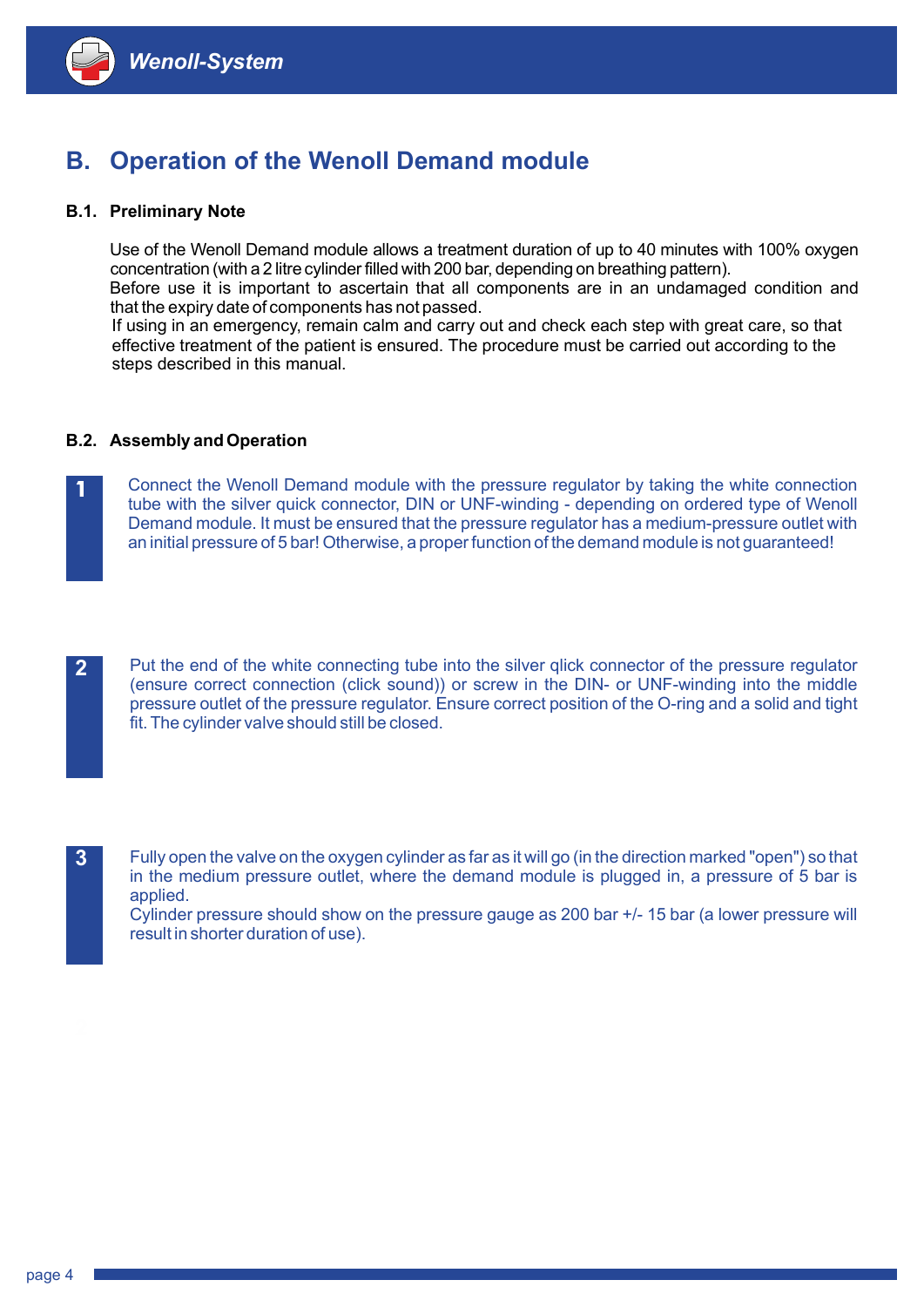# **Operation Manual Wenoll O<sub>2</sub> Demand module**<br>Pull the mask over the head, holding the mask forward



Pull the mask over the head, holding the mask forward with one hand and pulling the mask holder with the other hand, pull downwards over the head. One band must sit above the ears and the other below them. The small mask valve (for adjusting the air cushion) must be at the top. Now pull the mask tight by hooking the four mask bands equally into narrower holes on the mask hooks. Check for air-tightness by closing the large opening with the ball of the thumb. Breathing should not be possible.

If air-tightness cannot be established in the mask seating, try adjusting the mask's air cushion (see 6).

If air-tightness is not possible, use the mouthpiece together with the nose clip (without illustration).



Attach the breathing mask (as in illustration) to the connector on the Demand module. The system is now in operation - breath normally!

To prevent irritation of the respiratory tract by the dry oxygen, a HME / bacterial filter can be inserted between the connection of demand module and mask.



If air-tightness cannot be established in the mask seating, try adjusting the mask's air cushion. Take the disposable syringe, draw it half way up and insert it firmly into the mask's filler tube. Put air in (cushion becomes firmer) or remove air (cushion becomes softer). Now repeat the air-tightness test (step 4).

If air-tightness is not possible, use the mouthpiece provided together with the nose clip (without illustration).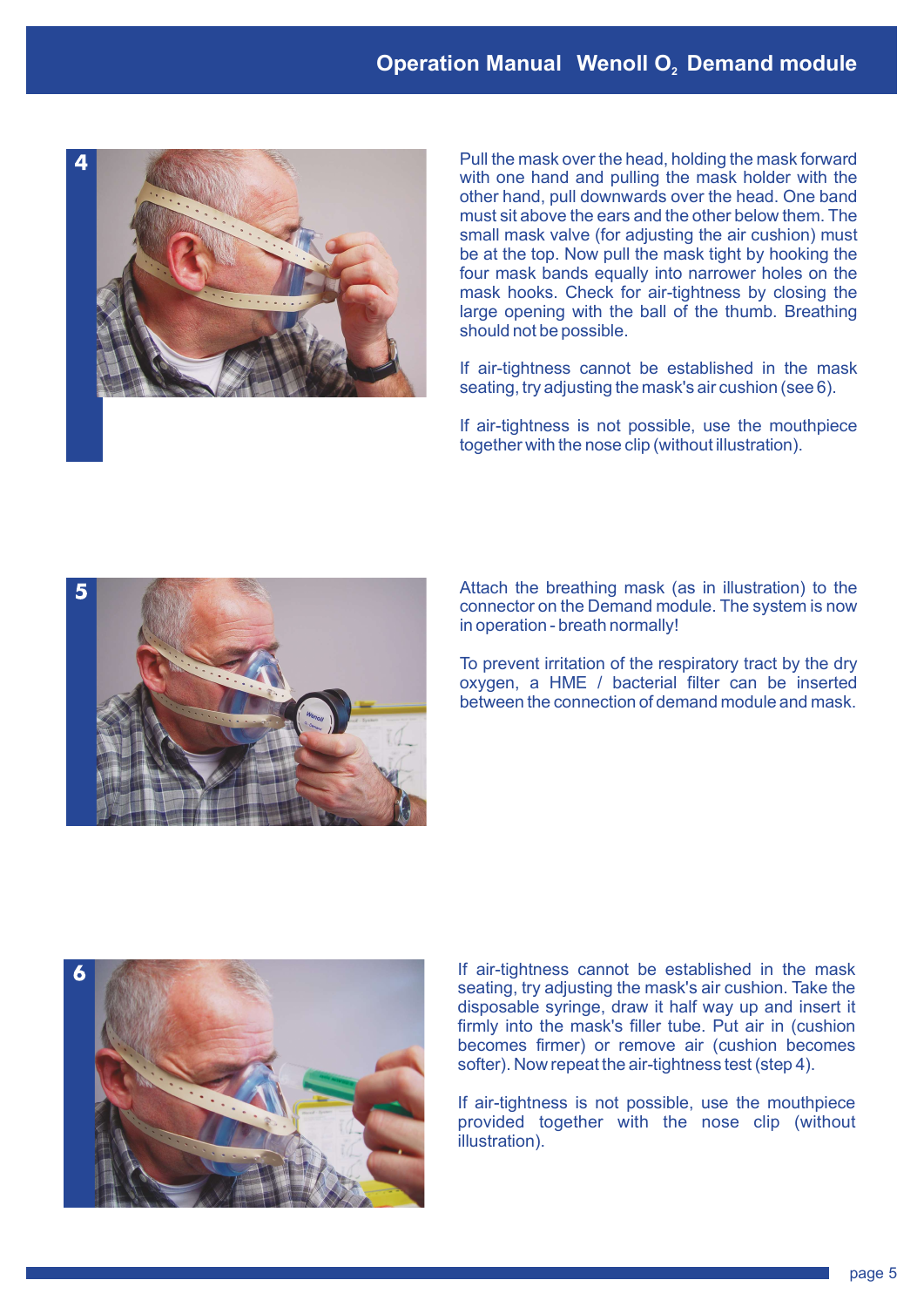

# C. Maintenance / Service Periods

Please be aware of the following service and re-testing periods of the Wenoll Demand module:

The demand module has to be retested every 5 years (see label on the demand module with next re-test date)

It can be cleaned by wipe disinfection.

All spare parts or maintenance and service works may only be purchased by manufacturer or authorized distributors. Only original parts may be used.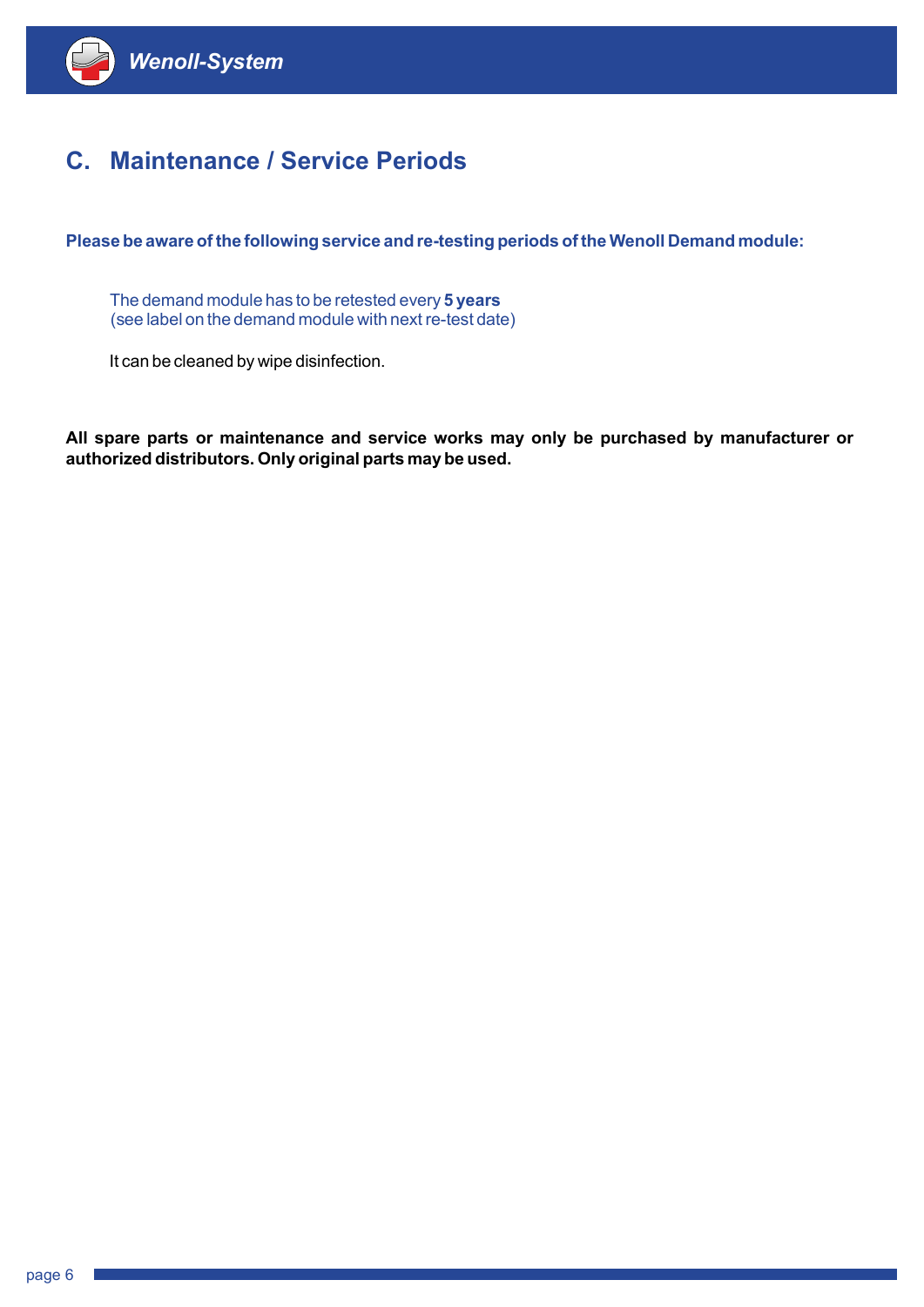# D. Contact Service, Manufacturer and Purchasing

# EMS GmbH

Im Gewerbegebiet 5 91093 Hessdorf **Germany** 

Tel +49 (0)9135 91 388 0 Fax +49 (0)9135 91 388 11

 www.ems-med.com office@ems-med.com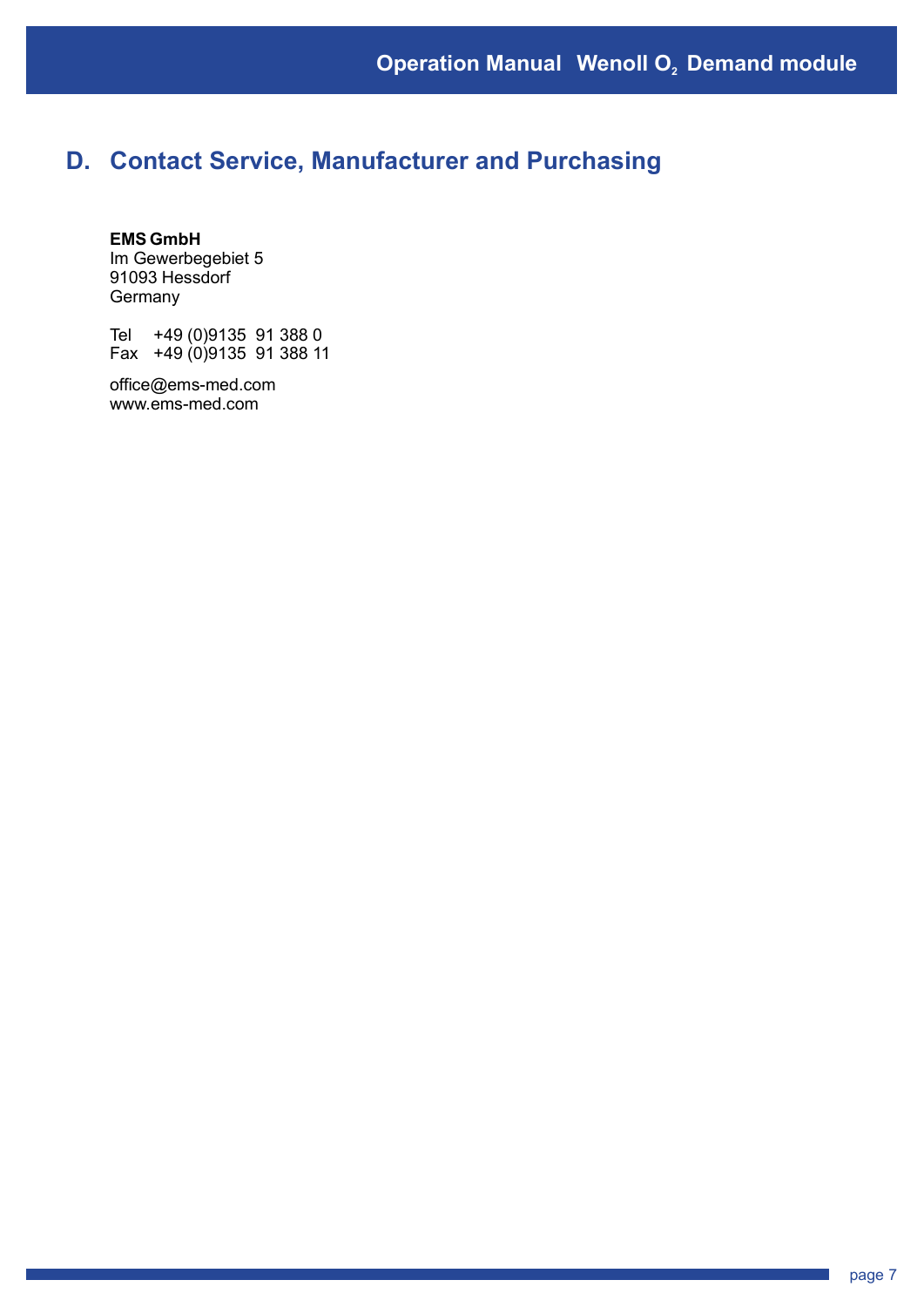

# Package Leaflet Information for the user

Rev.-Nr.: GIO2\_07\_10 date of information: July 2010

# Oxygen for medical use 100% gaseous medicinal product for inhalation or ventilation

Read all of this leaflet carefully because it contains important information for you. This medicinal product is available without prescription. However, you still need to use OXYGEN FOR MEDICAL USE carefully to get the best results from it. Keep this leaflet. You may need to read it again. Ask your pharmacist if you need more information or advice. You must contact a doctor if your symptoms worsen or do not improve. If any of the side effects gets serious, or if you notice any side effect not listed in this leaflet please tell your doctor or pharmacist.

# In this leaflet:

- 1. What is OXYGEN FOR MEDICAL USE and what is it used for?
- 2. Before you use OXYGEN FOR MEDICAL USE?
- 3. How to use OXYGEN FOR MEDICAL USE?
- 4. Possible side effects
- 5. How to store OXYGEN FOR MEDICAL USE?
- 6. Further information

# 1. What is OXYGEN FOR MEDICAL USE and what is it used for

OXYGEN FOR MEDICAL USE is a medical gas for inhalation and ventilation. OXYGEN FOR MEDICAL USE is used for the treatment and prophylaxis of oxygen deficiency conditions (hypoxia or hypoxemia).

# 2. Before you use OXYGEN FOR MEDICAL USE

If used in <u>premature infants / neonates</u> as oxygen treatment may cause specific eye variations (retrolental fibroplasias). By an appropriate selection of the oxygen concentration, which will be defined by the physician, the risk of this variation can be Special care while using OXYGEN FOR MEDICAL USE is necessary in case of disturbances of ventilation or perfusion of the lungs due to pathological alterations of the lung tissue. In this connection OXYGEN FOR MEDICAL USE must not be delivered uncontrolled because of altered respiration drive control as otherwise a life-threatening situation may arise.

# downsized.

Use of OXYGEN FOR MEDICAL USE with other medicinal products

No interactions with other medicinal products are known.

Please inform your physician or pharmacist if you take / use other medicinal products or you took / used them previously, albeit these were no prescription medicinal products.

Pregnancy and breast-feeding

OXYGEN FOR MEDICAL USE can be used under control and advice respectively by the treating physician.

Driving and using machines

OXYGEN FOR MEDICAL USE has no influence on driving and using machines.

# 3. How to use OXYGEN FOR MEDICAL USE

Always use OXYGEN FOR MEDICAL USE exactly as your doctor has told you. You should check with your doctor or pharmacist if you are not sure. The usual dose is: The treatment with OXYGEN FOR MEDICAL USE will be adjusted individually to your clinical picture. In principle the supply will be adjusted as low as possible. By means of regular controls (blood gas analysis) by the physician or in the hospital the necessary oxygen quantity will be determined. In general an oxygen supply of 2-4 L/min is recommended.

# Route of administration

OXYGEN FOR MEDICAL USE is determined as an inhalation gas or for ventilation. Ventilation can ensue by different techniques, for instance through a nasal catheter (nasal tube) or a mask. In case of artificial respiration the oxygen will be administered via resuscitation tube (tubus) inserted into the air tube.

Please take care that the oxygen is moistened and potentially warmed up to avoid irritations of the mucous membrane during inhalation. Duration and frequency of administration should be agreed upon with your doctor or pharmacist.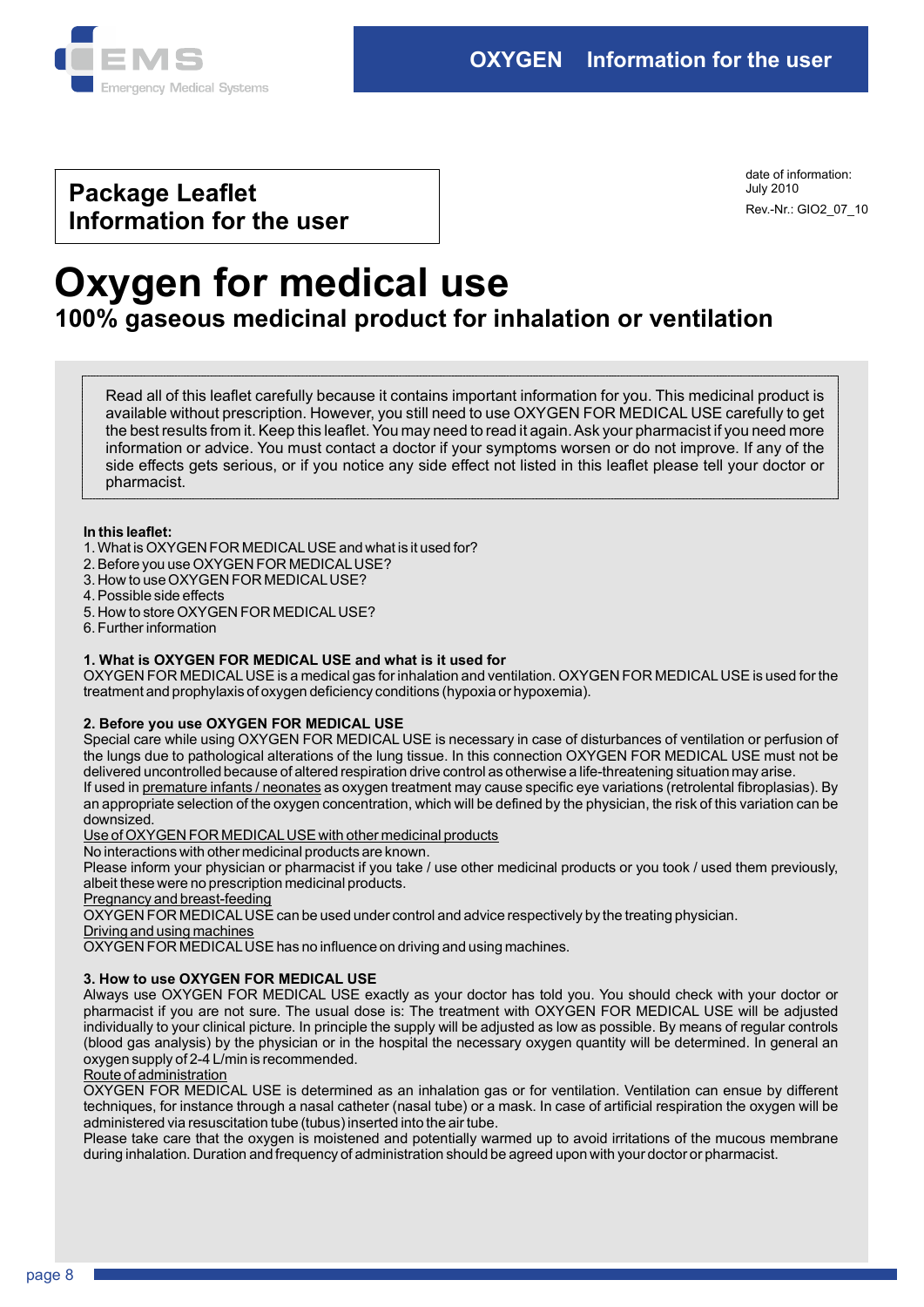

# continued from 3. How to use OXYGEN FOR MEDICAL USE

If you used more OXYGEN FOR MEDICAL USE than you should have done:

If you detect abnormalities during intake (cough, respiration problems) check the oxygen supply and / or contact your doctor. If the oxygen supply has been adjusted to a higher flow by error as agreed upon with the treating physician reduce the oxygen supply gradually to the agreed amount.

If you have any further questions on the use of this product, ask your doctor or pharmacist.

# 4. Possible Side Effects

Like all medicines OXYGEN FOR MEDICAL USE can cause side effects although not everybody gets them.

The following frequency information was used in the assessment of side effects:

Very frequently More than 1 of 10 treated<br>Frequently Less than 1 of 10, but mo

Less than 1 of 10, but more than 1 of 100 treated

Occasionally Less than 1 of 100, but more than 1 of 1,000 treated

Rare Less than 1 of 1,000, but more than 1 of 10,000 treated

Very rare Less than 1 of 10,000 or unknown

During simple inhalation via nasal tube / mask oxygen is only administered in such concentrations that no side effects are reported.

Possible side effects in association with anaesthesia:

Diseases of the respiratory system: In case OXYGEN FOR MEDICAL USE is administered for more than 24 hours there may be restrictions regarding the lung function due to pulmonary changes. Exsiccations of the mucous membrane also may occur.

Eye diseases:

Eye alterations may occur in premature infants and neonates (retrolatent fibroplasias).

Please report side effects of all kind (also those not listed) to your doctor or pharmacist.

If any of the side effects gets serious, or if you notice any side effects not listed in this leaflet, please tell your doctor or pharmacist.

# 5. How to store OXYGEN FOR MEDICAL USE

Keep out of the reach and sight of children.

Do not use OXYGEN FOR MEDICAL USE after the expiry date which is stated on the container. The expiry date refers to the last date of that month.

Store in original container. The container must be kept firmly locked.

Protect from heat exposure (<50°C) and store at a well ventilated place. Do not store together with combustible and easily inflammable substances. Prevent from unintended effusion because of an increased fire hazard. Smoking and fire ban! The pressure container has to be prevented from tilting down. Do not store, use, or operate in stairways, corridors, and passage ways (obey accident protection regulations!).

Safe Use:

Use only registered valves and equipments and keep the whole system free of oil and fat. Take oxygen only via a pressure reducer; before usage all pressurized parts have to be checked for cleanness. In case of contamination clean with a clean cloth. Prior to use the system has to be checked for leak tightness of the connections. Oxygen connections are only to be opened slowly and not jerky. Improper use, fillings by the user or not registered manufacturers are not permissible. Use only original fillings of the manufacturer.

# 6. Further information

What OXYGEN FOR MEDICAL USE CONTAINS

The active substance is oxygen.

1 litre contains at least 0.995 litre oxygen as the active pharmaceutical ingredient. No other constituents.

What OXYGEN FOR MEDICAL USE looks like and content of the container:

The gas (OXYGEN FOR MEDICAL USE) is colourless and odourless. The packaging (pressure container) is presented white (according to DIN 1089-3) / coated.

By residual pressure valves a residual pressure of 2 bar will be sustained, even in case of complete deflation.

Marketing Authorization Holder and Manufacturer:

Rießner Gase GmbH & Co KG gase@riessner.de http://www.riessner.de Tel: +49-(0)9571 765-0 Fax: +49-(0)9571765-67 96215 Lichtenfels Rudolf Diesel Strasse 5

This package leaflet was last approved 12/2009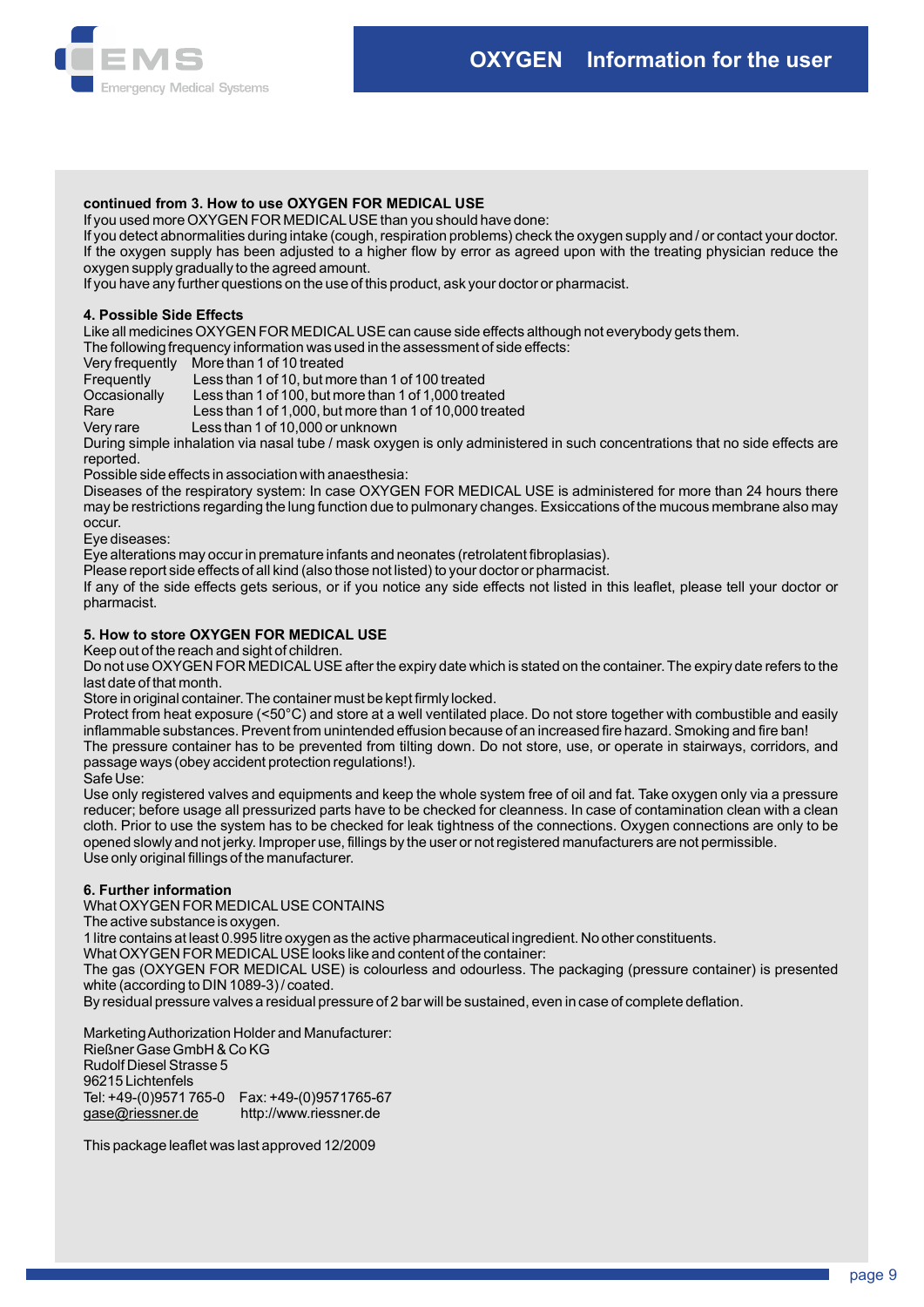

# Safety Data Sheet

(according TRGS 220 / 91/155/EWG)

# **Oxygen**

Data-S-No.: 02 Version: 1.0 Modified: 19-05-2010 Page 1/2

# 1. IDENTIFICATION OF THE SUBSTANCE/PREPARATION AND OF THE COMPANY/UNDERTAKING

Trade name: Oxygen Chemical formula : O. Rudolf-Diesel-Str. 5, D-96215 Lichtenfels Tel: +49 9571 / 765-0, Fax: +49 9571 / 765-67 emergency number: +49 9571 / 765-43 : Rießner-Gase GmbH & Co. KG

# 2. COMPOSITION/INFORMATION ON INGREDIENTS

 Substance / Preparation : Substance CAS No: 7782-44-7 Annex No: 008-001-00-8 EC No: 231-956-9 Oxygen : 100 % ; Contains no other components or impurities which will influence the classification of the product. Classification: OR8

# 3. HAZARDS IDENTIFICATION

Compressed gas. Oxidant. Strongly supports combustion. May react violently with combustible materials.

# 4. FIRST AID MEASURES

 convulsion. Remove victim to uncontaminated - Inhalation : Continuous inhalation of concentrations higher than 75% may cause nausea, dizziness, respiratory difficulty and area.

# 5. FIRE-FIGHTING MEASURES

 Hazardous combustion products : None. Supports combustion. Extinguishing media All known extinguishants can be used. Special protective equipment for fire fighters: None. Specific hazards : Exposure to fire may cause containers to rupture/explode. Specific methods : If possible, stop flow of product. Move away from the container and cool with water from a protected position.

# 6. ACCIDENTAL RELEASE MEASURES

### Personal precautions :

 Clean up methods : Ventilate area. Prevent from entering sewers, basements and workpits, or any place where its accumulation can be dangerous. Ensure adequate air ventilation. Eliminate ignition sources. Environmental precautions : Try to stop release. Evacuate area.

# 7. HANDLING AND STORAGE

 Refer to supplier's container handling instructions. Handling : Use no oil or grease. Open valve slowly to avoid pressure shock. Suck back of water into the container must be prevented. Use only properly specified equipment which is suitable for this product, its supply pressure and temperature. Contact your gas supplier if in doubt. Keep away from ignition sources (including static discharges). Do not allow backfeed into the container. Ensure adequate air ventilation.<br>
Elminate ignition sources.<br>
Try to stop release.<br>
Try to stop release.<br>
Prevent from entering sewers, basements and<br>
workpits, or any place where its accumulation can<br>
be dangerous.<br>
Clean

 Keep container below 50°C in a well ventilated place. Storage : Segregate from flammable gases and other flammable materials in store.

# 8. EXPOSURE CONTROLS/ PERSONAL PROTECTION

### Personal protection :

 Do not smoke while handling product. Avoid oxygen rich (>21%) atmospheres. Ensure adequate ventilation. Wear suitable hand, body and head protection.<br>Wear goagles with suitable filter lenses when us goggles with suitable filter lenses when use is cutting/welding.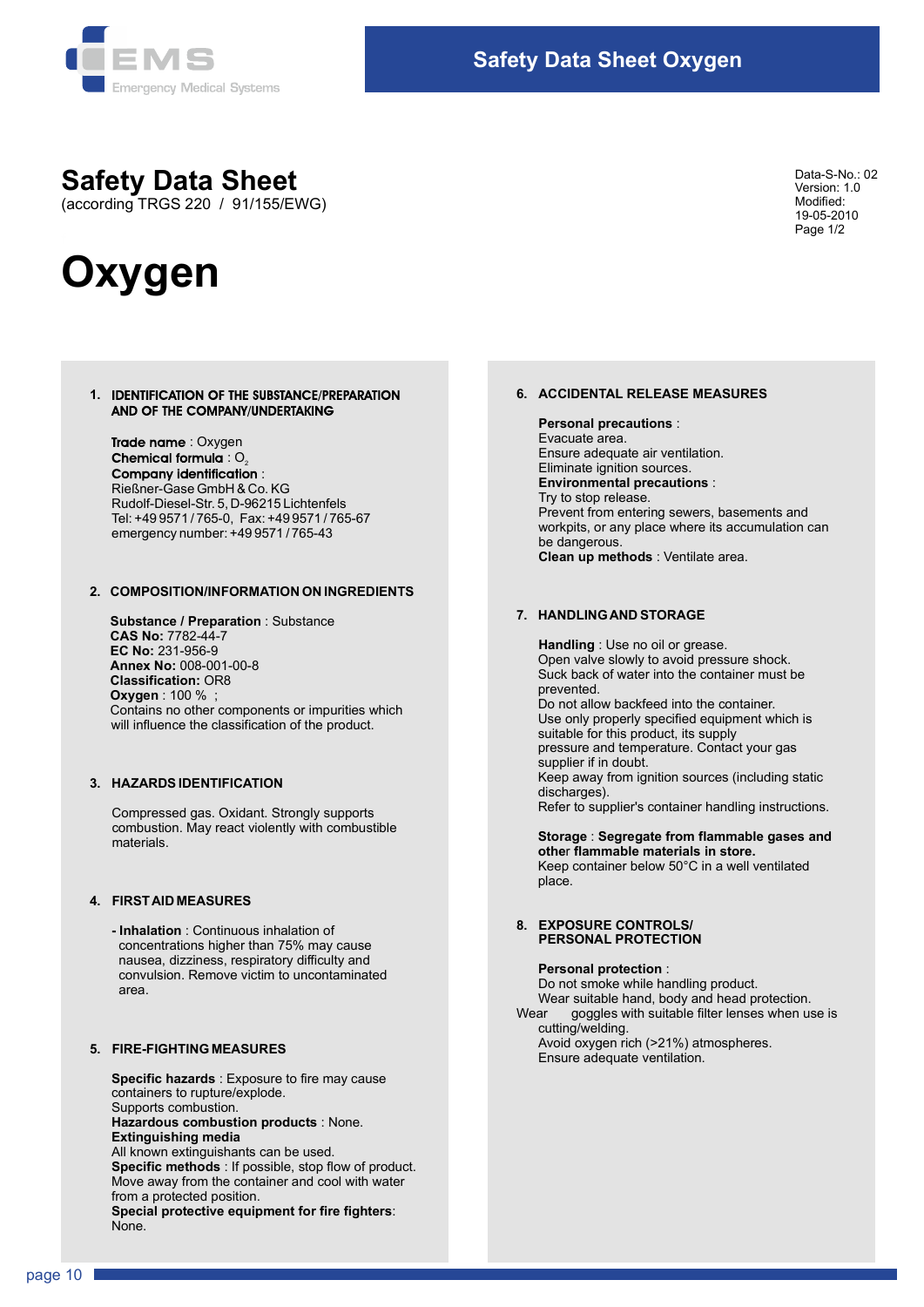

Seite 2/2

## 9. PHYSICAL AND CHEMICAL PROPERTIES

 Vapour pressure [20°C] : Not applicable. Melting point [°C] : -219 Critical temperature [°C] : -118 Relative density, gas (air=1) : 1.1 **Odour** : No odour warning properties. Molecular weight : 32 Boiling point [°C] : -183 Flammability range [vol% in air] : Oxidiser. Physical state at 20 °C : Gas. Other data : Gas/vapour heavier than air. May accumulate in confined spaces, particularly at or Auto-ignition temperature [°C] : Not applicable. below ground level. Solubility in water [mg/l] : 39 Colour : Colourless gas. Relative density, liquid (water=1) : 1.1

# 10 STABILITY AND REACTIVITY

 Hazardous decomposition products : None. May react violently with reducing agents. Materials to avoid : May react violently with combustible materials. Violently oxidises organic material.

Keep equipment free from oil and grease.

# Conditions to avoid :

 Consider the potential toxicity hazard due to the presence of chlorinated or fluorinated polymers in high pressure (> 30 bars) oxygen lines in case of combustion

# 11 TOXICOLOGICAL INFORMATION

 Toxicity information : No known toxicological effects from this product.

# 12 ECOLOGICAL INFORMATION

 Ecological effects information : No ecological damage caused by this product.

# 13 DISPOSAL CONSIDERATIONS

 Do not discharge into any place where its accumulation could be dangerous. General : To atmosphere in a well ventilated place. Contact supplier if guidance is required.

# 14 TRANSPORT INFORMATION

Label 5.1 : Oxidizing substances. Labelling ADR, IMDG, IATA UN No.: 1072 Label 2.2 : Non flammable, non toxic gas.

 Land transport ADR/RID H.I. nr : 25 Proper shipping name : OXYGEN, COMPRESSED ADR Class : 2 ADR/RID Classification code : 1 O Packing Instruction(s) - General : P200

Sea transport Proper shipping name : OXYGEN COMPRESSED Instructions - Packing : P200 Emergency Schedule (EmS) - Spillage: S-W IMO-IMDG code Class : 2.2 Emergency Schedule (EmS) - Fire : F-C IMO Packing group : P200

 Proper shipping name : OXYGEN, COMPRESSED Cargo Aircraft only : Allowed. Air transport ICAO/IATA Class : 2.2 Packing instruction : 200 Packing instruction : 200 Passenger and Cargo Aircraft : Allowed.

**Other transport information** : Avoid transport on vehicles where the load space is not separated from the driver's compartment. Ensure vehicle driver is aware of the potential hazards

of the load and knows what to do in the event of an accident or an emergency. Before transporting product containers :

- Ensure that containers are firmly secured.
- 
- Ensure cylinder valve is closed and not leaking.
- Ensure valve outlet cap nut or plug (where provided) is correctly fitted.
- Ensure valve protection device (where provided) is correctly fitted.
- Ensure there is adequate ventilation.
- Compliance with applicable regulations.

 Keep away from combustible material. EC Labelling Symbol(s) : O: Oxidizing R Phrase(s) : R8 : EC Classification : 15 REGULATORY INFORMATION Annex No : 008-001-00-8 O; R8 S Phrase(s) : S17 : Contact with combustible material may cause fire.

# 16 OTHER INFORMATION

 Ensure operators understand the hazard of oxygen enrichment. Ensure all national/local regulations are observed.

 This Safety Data Sheet has been established in accordance with the applicable European Directives and applies to all countries that have translated the Directives in their national laws.

 DISCLAIMER OF LIABILITY : Before using this product in any new process or experiment, a thorough material compatibility and safety study should be carried out.

 Details given in this document are believed to be correct at the time of going to press. Whilst proper care has been taken in the preparation of this document, no liability for injury or damage resulting from its use can be accepted.